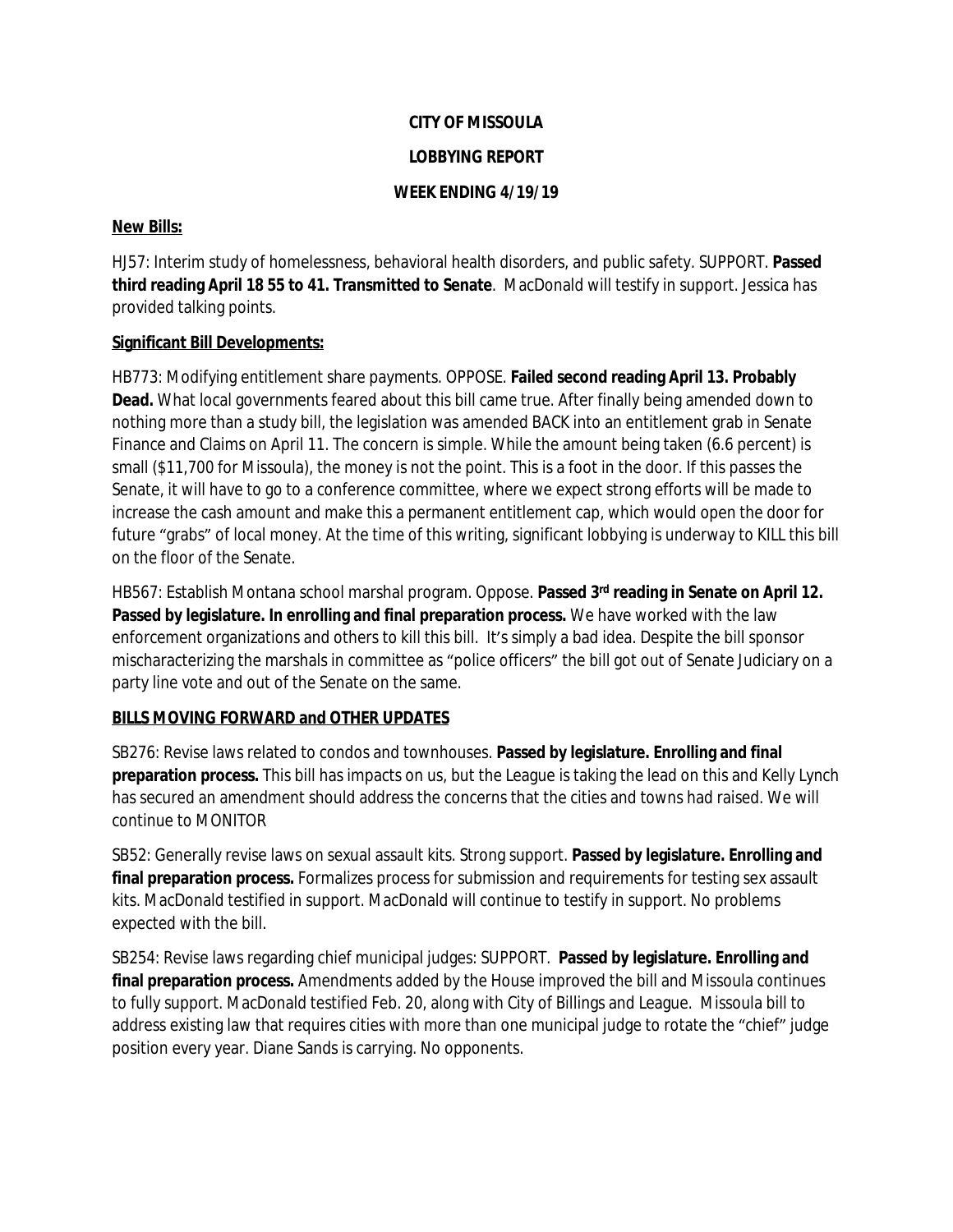HB6: Renewable resource grants. Strong support. **Passed by legislature. Enrolling and final preparation process.** Dale reviewed. Fiscal note printed. PASSED second reading in the House March 22 on vote of 99-0.

HB16: Establish affordable housing loan program. Support. **Passed by legislature. Enrolling and final preparation process.** Was amended in Senate Tax in a bad way. Proponents of the initial legislation intend to let it get back to the House with the Senate amendments and seek a 'do not concur' vote in order to get it to a working committee to fix.

HB47: Generally revise criminal records laws. Monitor. **Bill PASSED both Houses. Enrolling and final preparation process completed. Transmitted to governor. Became law Feb. 26.** MacDonald: Monitoring for Missoula and Montana Newspapers. Bill was in response to unintended consequences of legislation last year that decriminalized certain offenses. At hearing on 1-14, AG has apparently agreed to amendments to clarify that the fingerprinting and mug shots would be ONLY for cases in which a person must be booked into jail. No executive action yet.

HB146: Establish laws regarding sanctuary cities in Montana. Oppose. **Passed by legislature. In Enrolling and final preparation process.** Likely to be vetoed. Hearing held Feb. 1 Per guidance from the mayor and the league, MacDonald stayed out of the room and monitored and provided information to Lynch with the league. MacDonald has visited with ACLU and others, who are specifically seeking law enforcement support.

HB192: Revise laws related to privacy in communications. SUPPORT. **Passed by legislature, in final enrolling and preparation process.** Bill has been heavily and repeatedly amended, but nothing at this point that we believe changes things for the city. Reviewed by Nugent. Hearing held Jan. 28. MacDonald did not testify, but has spoken with committee members and is monitoring. Some amendments are being proposed to clean up some language at the request of the ACLU. This is the "revenge porn" bill similar to last session which makes it a crime to post or publish nude photos of a person without that person's permission.

HB325: Generally revise firearm laws. OPPOSE. **Passed by legislature, in final enrolling and preparation process.** MacDonald, along with the League and others testified against the bill March 15 in Senate Local Gov't. The bill appears to be in direct response to the Missoula ordinance that is now being appealed to the state Supreme Court. Bill was amended to remove Section 3, which among other things restores the current standing that having a CCW permit is NOT a defense for carrying in a restricted area. Still oppose.

HB357: Revise concealed carry laws by initiative: OPPOSE. **Passed by legislature, in final enrolling and preparation process.**

HB394: Revise property tax appraisal and tax appeal process. SUPPORT. **Passed by legislature, in final enrolling and preparation process.**

HB481: Revising the clean indoor air act relating to private establishments. OPPOSE. **Passed by legislature, in final enrolling and preparation process.** Health interests and local interests have heavily amended this bill and I believe it now meets the concerns raised by the city of Missoula. Amendments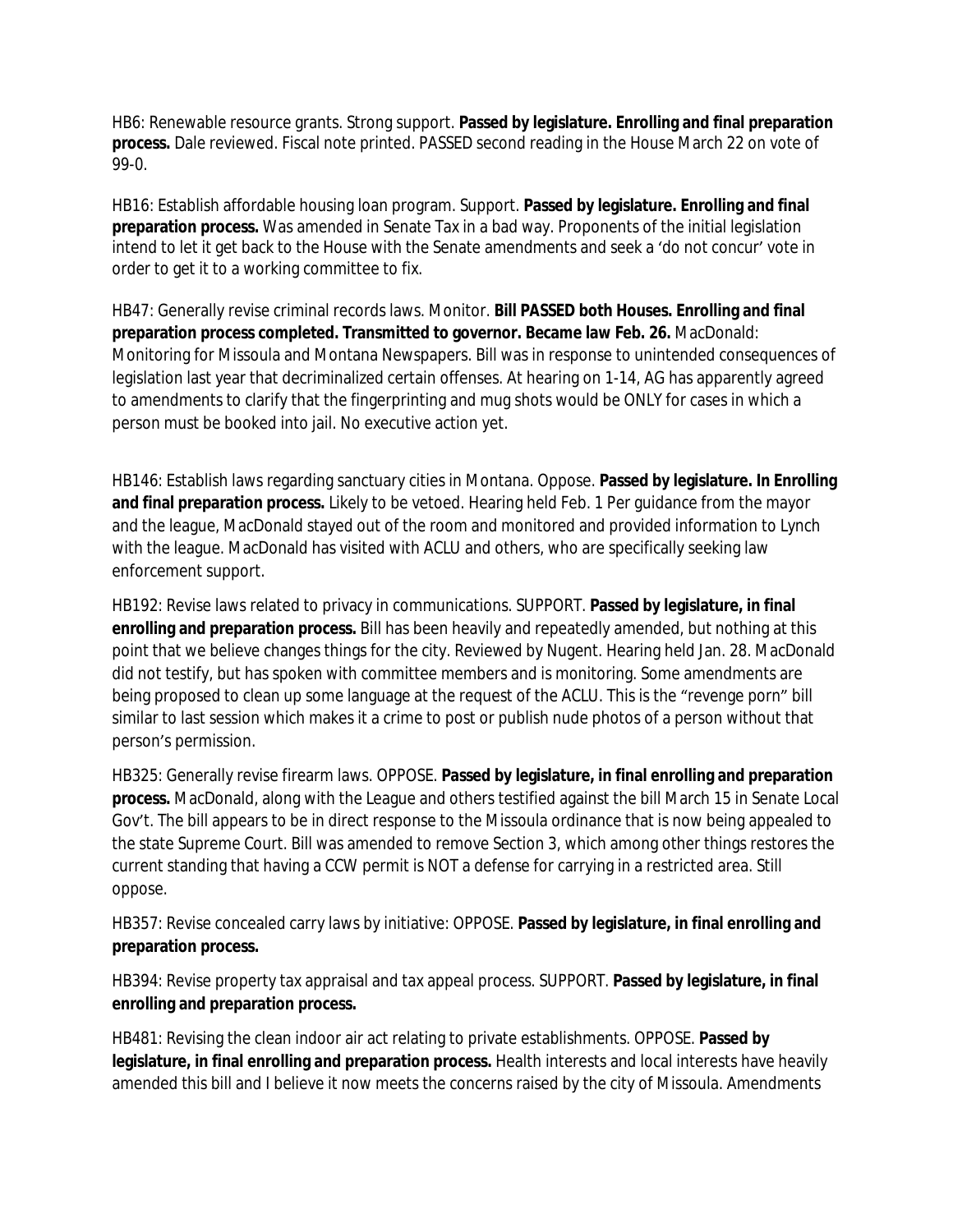make it clear the business cannot share any ventilation system of another and cannot be in a building occupied by another business. Existing clubs, however, are grand-fathered in.

# **Bills DOA:**

\*\*HB147: Referendum to establish sanctuary city laws in Montana. Oppose. 2<sup>nd</sup> reading not passed. **Probably dead.** Same as HB146.

HB483: Generally revise absolute liability laws. Oppose. **TABLED in House Judiciary Committee.**  MacDonald testified against on Mar. 13, along with representatives from the county attorneys and law enforcement. Another bill that Rep. Read brought on behalf of several anti-government fringe constituents.

HB120: Revise local government authority of certain speed limits. SUPPORT. **TABLED in Senate Highways and Transportation after strong support on the House side.** The bill simply allows local governments to lower speed limits on highways in "urban" areas. No executive action yet.

SB15: Allow certain state funds to be used for affordable housing infrastructure. Support. **TABLED in Committee.**

SB18: Establish workforce housing tax credits. Support. **PASSED Senate Tax Feb. 15. Referred to Senate Finance and Claims. Tabled in committee Mar. 22. Failed 2nd reading pass motion. Probably dead.**  Awaiting Executive action. Senate Tax and MacDonald testified along with a variety of housing advocates. A one-page fact sheet and talking points on this bill were provided to MacDonald. This bill has some issues. Leading proponents didn't explain some of the tax implications well and several key senators, including chair Roger Webb and Sen. Dick Barrett of Missoula, expressed mild skepticism that it could "pencil out." MacDonald spoke with Barrett after and he wants to support the bill and is trying to work with the sponsors to get information in a format that he can use to also persuade other committee members.

SB19: Revise laws related to local government budgeting and accounting. Oppose. **TABLED In Senate Judiciary.** This bill includes new audit requirements that could conflict with financial reporting requirements that are established by the Government Accounting Standards Board. MacDonald stayed out of the room for this very contentious hearing that included accusations of racism. The League is taking the lead. We are confident this bill has enough problems that it will die.

SB 103: Revise laws on PSC regulation of municipalities. OPPOSE. **TABLED in committee Feb. 12.** Hearing held Jan. 29 in Senate Energy and Telecommunications. MacDonald testified against, along with the League. The hearing was almost uncomfortable as the sponsor's explanation for the bill seemed to change and didn't make a lot of sense. He claimed that the intent was not to give the PSC "rate-setting" authority and that the intent was only to give them "oversight" to protect people from bad actors. However, he later said that, in fact, the PSC would have the final say – which seems to indicate that it could set rates (by simply saying 'no' to the ones it doesn't like.) MacDonald and others spoke with Missoula committee members after the hearing, as well as with the sponsor. We would be surprised if this one makes it out of committee.

SB 117: Revise highway de-icer laws. Oppose. **TABLED IN Finance and Claims Committee.** Identical to SB 106 in 2017 session. MacDonald testified in opposition along with state Department of Transportation. Supporters included the Montana Logging Association, regarding damage to vehicle components.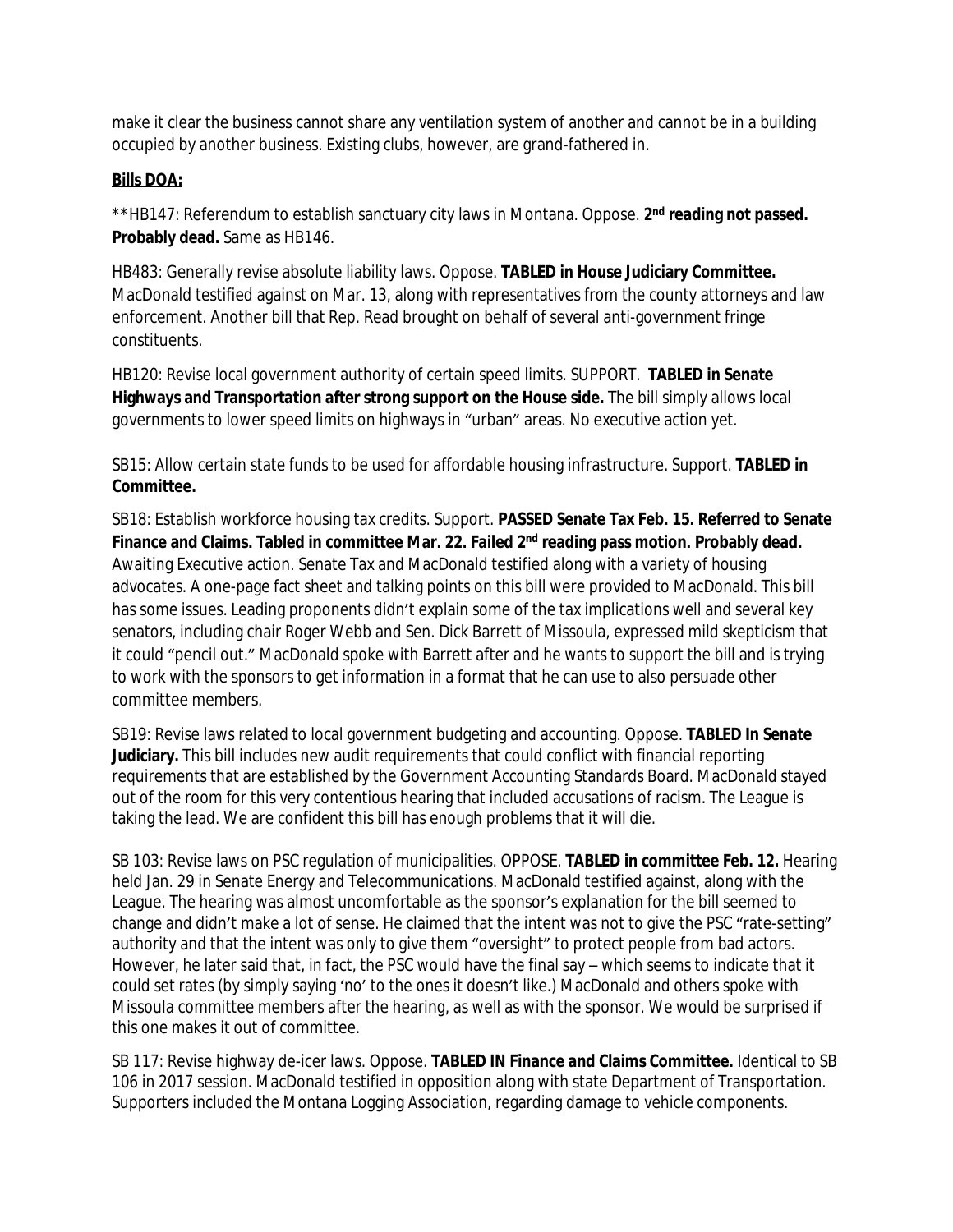MacDonald testimony reiterate the fiscal concerns raised by DOT, but concentrated more on the air quality issues in Missoula and the fact that the city has no viable alternatives to mag chloride. The fiscal note arrived in time for the hearing. It is less than previous years, but still substantial. The bill is likely to get out of committee, but as in past sessions, the fiscal note will likely kill it. This is Sen. Brown's last year in the legislature.

SB315: Revise laws on public defender assignments related to local ordinances. **Tabled in House Local Government.** The amended bill meets cities' concerns in that it makes it clear the city is responsible to pay public defender costs ONLY if the defendant is solely accused of a municipal crime that carries the chance of incarceration. Most cities, including Missoula, are already doing away with ordinances that carry any time behind bars.

SB323: Allow the creation and assessment of a public safety district: OPPOSE. **Hearing held in Senate Local Government March 18, bill tabled on Mar. 27.** MacDonald testified in opposition, along with nonprofit groups and hospital reps. Awaiting executive action. The bill is being characterized as an effort by the sponsor to get back at some specific nonprofits (hospitals mostly) and is going to have a lot of opposition. That will be led by the League of Cities and Towns, which will argue that cities already have the ability to create these districts and that this language only duplicates and complicates that process in a clear effort to target specific nonprofits.

\*\*SB340: Authorize statewide economic opportunity district. SUPPORT. **Bill tabled Mar. 28.** An attempt to blast it to the floor failed March 29. MacDonald testified in favor at hearing on March 21.

HB15: Revise laws related to nonmotorized vehicle and mobile home disposal. SUPPORT. **Tabled in committee Mar. 11.**

HB 125: Limit use of emergency ordinances by local governments. Oppose. **TABLED in committee.** Jessica reviewed & sent talking points to MacDonald. MacDonald has met one-on-one with most members of Senate Local Government to let them know the city opposes. Tim Burton took the lead on this. Missoula and Missoula County stayed out. Continuing to monitor and getting in touch with other committee members. Executive action believed to be on Jan. 21. Currently relatively sure this bill will die in committee. Still awaiting executive action.

HB 134: Revise prostitution statute to include nonpenetrative sex acts. Support. **TABLED in committee**  Feb. 20. Detective Baker with Missoula spoke on the bill at Dudik's request. MacDonald attended a portion of the hearing, then met with Dudik and Baker after to exchange info and make sure they know he is available in the future. No executive action yet. Bill is likely to pass.

HB 138: Include exposure to prostitution in acts constituting child abuse and neglect. Support. **TABLED in committee.** Detective Baker supporting at request of Dudik. Fiscal note printed. No executive action yet.

HB 194: Revise lodging and rental car taxes including local option. Support. **DIED in House Tax.**

HB223: Deter the fraudulent use or theft of taxpayer funded resources. OPPOSE. **Bill withdrawn—DOA.**  MacDonald and others visited with the sponsor to express concerns about the legislation and let her know what she's attempting to do is already addressed – and in better language – in existing law. As of the date of the hearing, the sponsor confirmed she intended to pull her bill due to the overwhelming concerns raised by local governments, law enforcement and fire lobbyists.